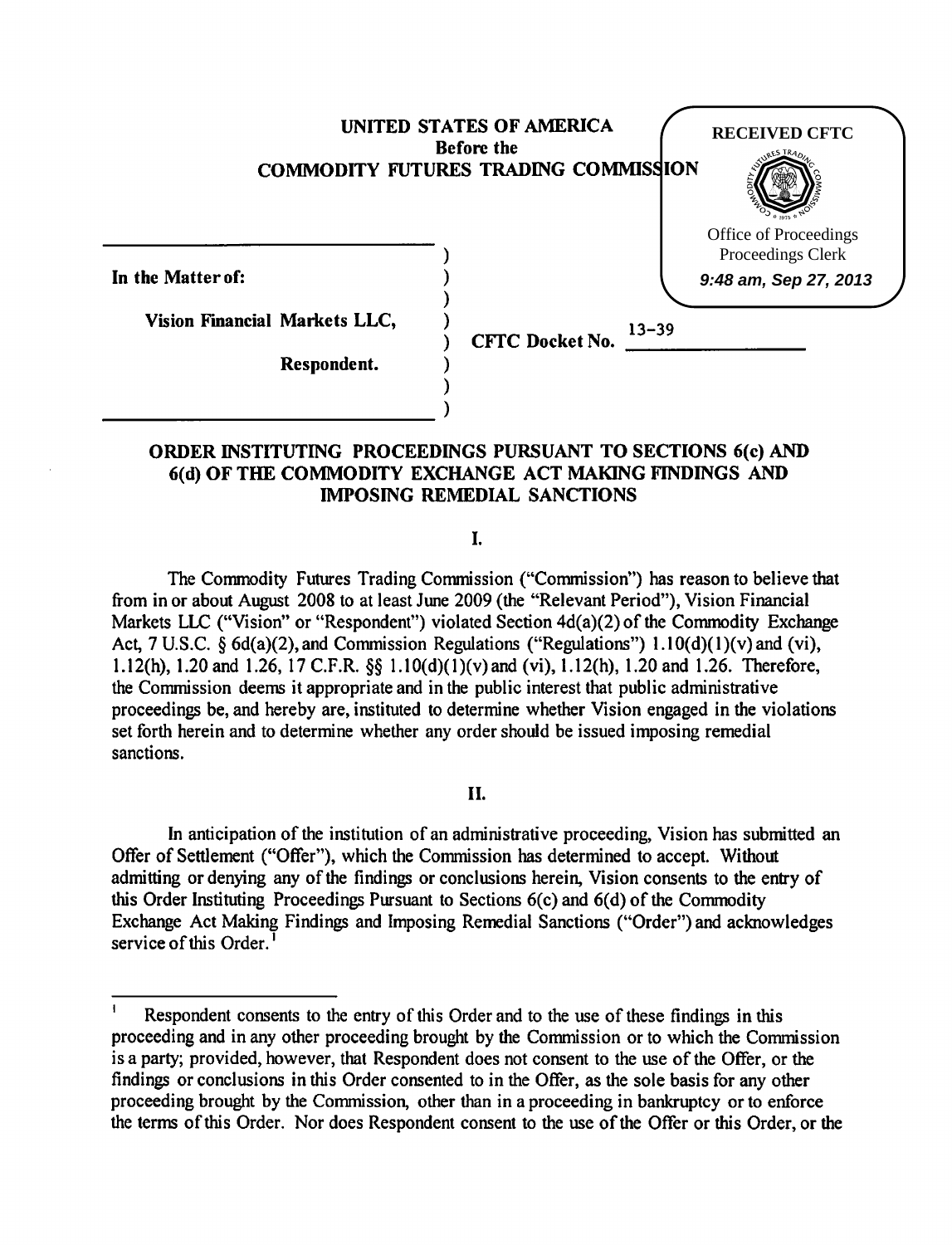#### III.

The Commission finds the following:

#### A. SUMMARY

Vision, registered with the Commission as a futures commission merchant ("FCM'') and with the Securities and Exchange Commission ("SEC") as a broker-dealer ("BD"), violated the Commodity Exchange Act and Commission Regulations by being an FCM that failed to segregate commodity futures and options customers' funds. Vision, after using commodity futures and options customer funds to purchase securities, failed to account for and hold those securities separately for its customers. Instead, Vision commingled the securities with its own funds and the funds of its securities customers in Vision's participant account held in its own name at the Depository Trust Company ("DTC") ("Vision's DTC Participant Account"). As such, Vision failed to comply with requirements for holding and segregating customer funds as set forth in Section 4d(a)(2) of the Commodity Exchange Act, 7 U.S. C. *§* 6d(a)(2), and Regulations 1.20 and 1.26, 17 C.F .R. *§§* 1.20 and 1.26.

Vision's violations of FCM segregation requirements went undetected during the Relevant Period because Vision did not report to its designated self-regulatory organization ("DSRO") or the Commission that the amount on deposit in segregated accounts was less than the total amount required by the Commodity Exchange Act and misstated in monthly segregation statements filed with the Commission the location and manner in which the customer funds were being held. Vision represented to the Commission that the customer funds were "deposited in segregated funds bank accounts," when, in fact, certain Vision personnel involved with preparing and submitting the monthly segregation statements knew that the assets were not held at a bank but actually were held in Vision's account at DTC, which included funds of Vision and others. Vision's failure to notify its DSRO and the Commission and its misstatements violated Regulations l.IO(d)(l)(v)and (vi) and 1.12(h), 17 C.F.R. *§§* l.lO(d)(l)(v)and (vi) and 1.12(h).

Vision's segregation violations and misstatements were uncovered in June 2009 during a regulatory examination by Vision's DSRO, after which Vision was informed of the segregation violations. Vision thereafter restated its monthly segregation statements, deducting the value of the customer funds held in the DTC account from its calculation of total segregated funds. From August 2008 through November 2008, deducting the value of these funds from Vision's total funds in segregation did not cause the firm to be under-segregated because Vision had enough excess in segregation to meet its regulatory requirement. However, from December 2008 through May 2009, when Vision had invested larger amounts of customer funds in securities, excluding their value from Vision's calculation of total funds in segregation put Vision in a position of under-segregation for the entire six  $(6)$  month period. Prior to the CME's examination and throughout the Relevant Period, Vision did not notify its DSRO or the CFTC that it was under-segregated.

findings or conclusions in this Order consented to in the Offer, by any other party in any other proceeding.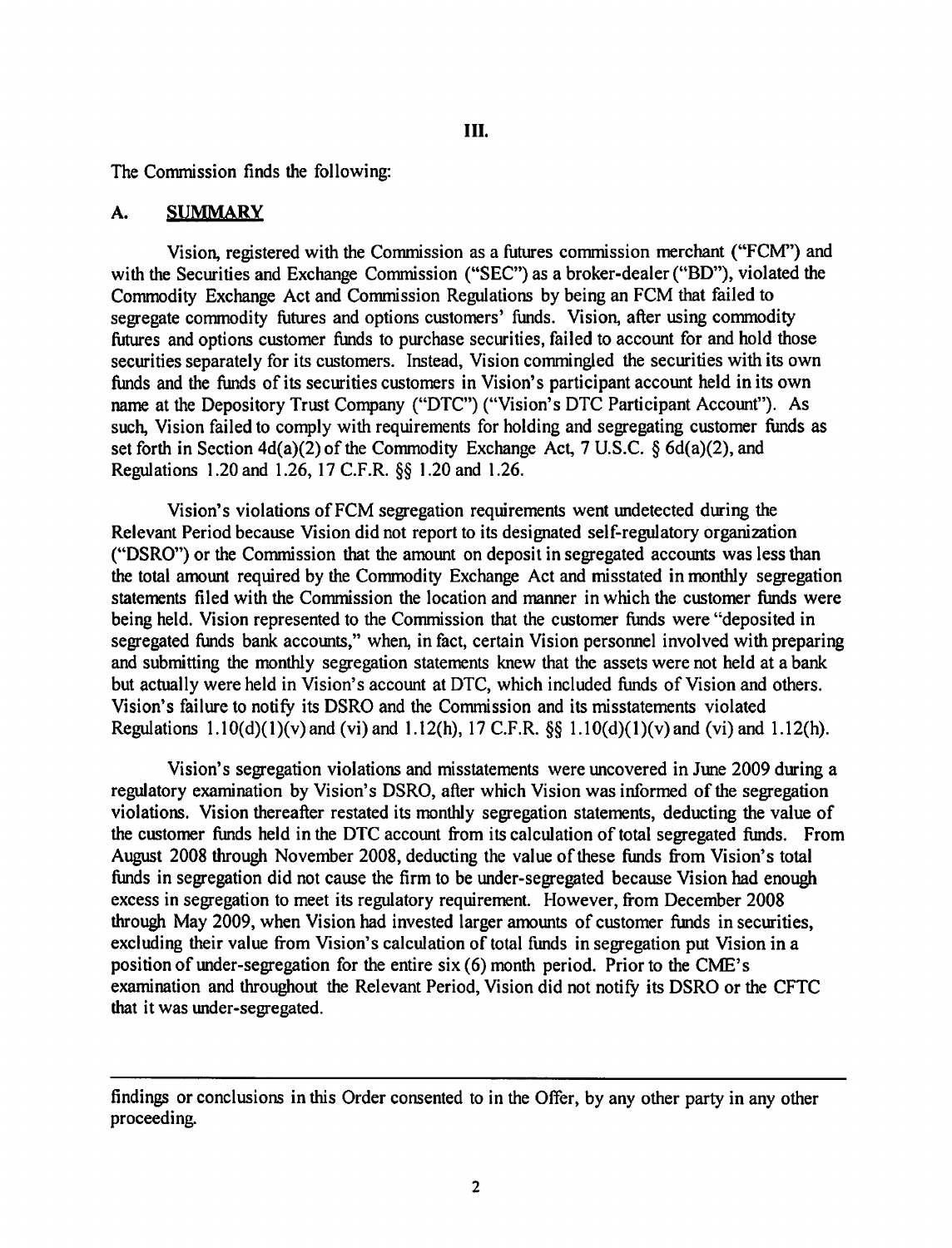#### B. RESPONDENT

Vision is a limited liability company organized in Delaware with offices in New York, NY, Chicago, IL and Stamford, CT. Throughout the Relevant Period, Vision was registered with the Commission as an FCM and commodity pool operator, and with the SEC as a self-clearing, carrying BD. Vision's operations as an FCM ("Vision's FCM'') and its operations as a BD ("Vision's BD") throughout the Relevant Period were business units within the same legal entity, Vision Financial Services LLC.

## C. FACTS

Vision, acting as an FCM, received money, securities and property from its customers to margin, guarantee, or secure the customers' futures and options trades. In August 2008, Vision began investing certain commodity futures and options customer funds in corporate notes and bonds (the "Invested Customer Funds"), which are among the investments described in Commission Regulation 1.25, 17 C.F.R. § 1.25. The corporate notes and bonds were purchased by Vision's BD. When these purchases were settled, the Invested Customer Funds were held within Vision's DTC Participant Account. DTC is a clearing corporation and depository that provides securities settlement and custody services. Once the transactions were completed, Vision recorded the Invested Customer Funds as assets in an in-house account titled "Vision Financial Markets LLC - Customer Segregated Funds Account, Qualifying CFTC Reg. 1.25 Investments" (the "In-House Account") within Vision's BD, but the securities remained in Vision's DTC Participant Account. On August 18, 2008, around the time when the FCM purchased the first of the securities with customer funds, Vision sent a letter to itself(from Vision's FCM to Vision's BD) and countersigned to itself, purporting to acknowledge that the In-House Account was a customer segregated account contemplated by CFTC Rule 1.26. The letter referred to the "Vision Financial Markets LLC - Customer Segregated Funds Account" by name and account number, and stated in relevant part:

> We wish to advise you that our account with you, known as "Vision Financial Markets LLC - Customer Segregated Funds Account," represents funds, obligations, customer owned securities, investment securities, and/or property deposited there belonging to our commodity customers. As a condition to opening this account with organization, it must be maintained in compliance with the provisions of the Commodity Exchange Act / Commodity Futures Trading Commission ... customer owned securities . . . deposited with you in this account shall be segregated and treated as belonging to our commodity customers rather than belonging to us....

The letter did not reference Vision's BD participant account at DTC. Vision also sent itself periodic account statements reflecting the activity recorded in the In-House Account, receiving account statements from itself in the same format as did the securities customers of Vision's BD.

Vision's DTC Participant Account was held in Vision's name throughout the Relevant Period, and was not titled to identify the funds as belonging to commodity futures and options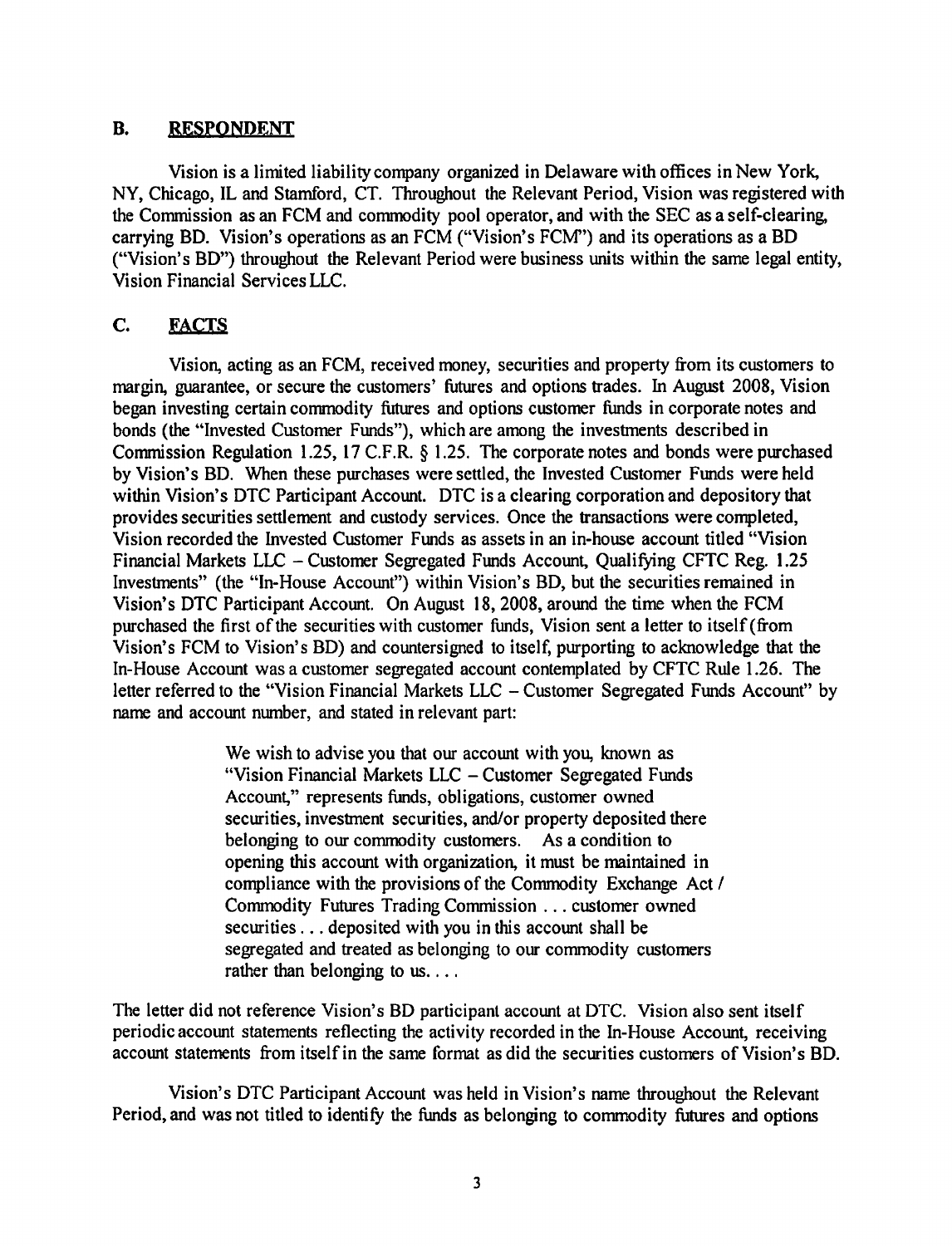customers. Vision's DTC Participant Account held firm-owned securities and securities owned by securities customers in addition to the Invested Customer Funds.

Throughout the Relevant Period, Vision filed Statements of Segregation Requirements and Funds in Segregation for Customers Trading on U.S. Commodity Exchanges (the "Segregation Statement") as part of its Form 1-FR FCM filings. On each of Vision's monthly Segregation Statements during the Relevant Period, Vision reported the Invested Customer Funds under the category "Deposited in segregated fimds bank accounts." Certain Vision personnel involved in the submission of the Segregation Statements knew at the time the Invested Customer Funds were being reported under this category that the funds were in fact being held in Vision's DTC Participant Account and were being internally booked to Vision's In-House Account. Certain Vision personnel further knew that neither DTC nor Vision was a bank and that Vision's DTC Participant Account was not titled to identify the fimds as belonging to customers trading on U.S. contract markets. Likewise, Vision personnel knew that Vision did not have a written statement from any depository, dated and signed by an officer of such depository, acknowledging its understanding that the fimds in the account are commodity customers' fimds held pursuant to the provisions of the Act. This information was material and its omission from the Forms 1-FR was misleading.

During Vision's annual examination in June 2009, Vision's DSRO informed Vision that Invested Customer Funds were not being held in accordance with Commission Regulations because Vision lacked the required acknowledgement letter and the DTC account title did not specifically identify the securities as belonging to commodities customers. In response to the DSRO's concerns, Vision transferred the securities to a properly documented, customersegregated account at a bank, completing the transfer by June 24, 2009.

At no time prior to the DSRO's examination of Vision did Vision inform its DSRO or the Commission that the Invested Customer Funds were not being held in a segregated account, that the fimds held in segregated accounts were therefore less than the amount Vision was required to hold in segregated accounts, or that customer fimds were commingled with fimds belonging to Vision and Vision's securities customers.

#### IV.

#### LEGAL DISCUSSION

### A. Failure to Segregate Customer Funds in Violation of Section 4d(a)(2) of the Commodity Exchange Act and Commission Regulations 1.20 and 1.26

Section 4d(a)(2) of the Act, 7 U.S.C. §§ 6d(a), makes it unlawful for an FCM to solicitor accept orders for the purchase or sale of any commodity for future delivery, or involving any contracts of sale of any commodity for future delivery, on or subject to the rules of any contract market unless it treats and deals with all money, securities and property as belonging to such customers and accounts separately for such money, securities and property. Additionally, Section 4d(a)(2) of the Act specifically prohibits an FCM from commingling customer money, securities and property with its own fimds.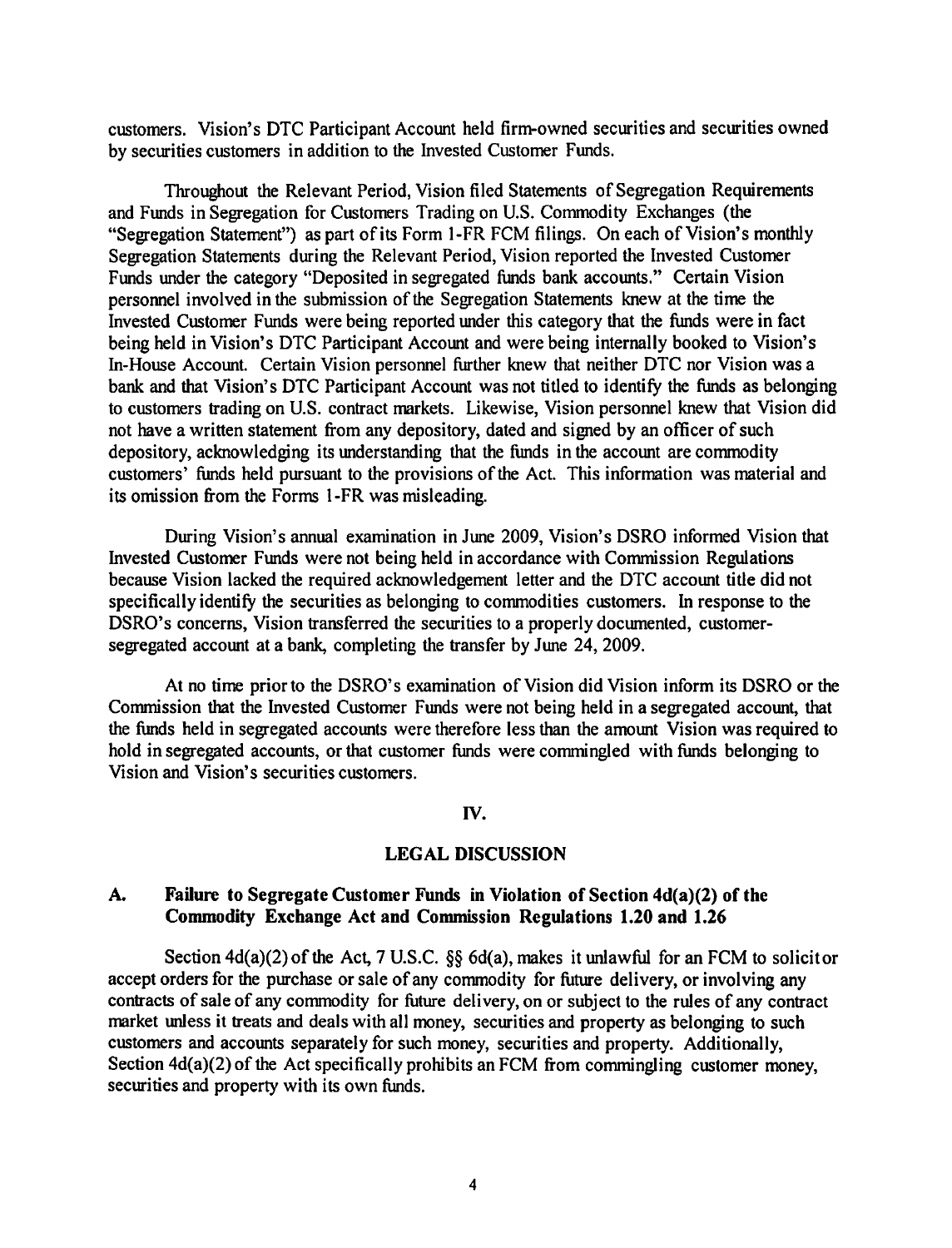Commission Regulation 1.20, 17 C.F.R.  $\S$  1.20, requires that all customers' funds be separately accounted for, properly segregated, and treated as belonging to such customers, and not commingled with the funds of any other person. Commission Regulation 1.20 further provides that no person that has received customer funds for deposit in a segregated account may hold, dispose of, or use any such funds as belonging to any person other than the option or commodity customers of the futures commission merchant which deposited such funds.

Commission Regulation 1.26, 17 C.F.R. § 1.26, requires that FCMs which invest customer funds in instruments described in Commission Regulation 1.25, 17 C.F.R.  $\S$  1.25, shall separately account for such instruments and segregate such instruments as belonging to such commodity or option customers.

Vision by and through its agents, officials and employees did not comply with its obligation to segregate, treat customer funds as belonging to such customers and not commingle customer funds with its own funds and the funds of any other person by holding customer funds in the DTC Participant Account titled in the name of Vision with its own funds and the funds of securities customers.

By this conduct, Vision violated Section 4d(a)(2) of the Act, 7 U.S.C. § 4d(a)(2), and Commission Regulations, 1.20 and 1.26, 17 C.F.R. §§ 1.20 and 1.26.

### B. Failure to Notify Vision's DSRO and the Commission of Vision's Under-segregation in Violation of Commission Regulation 1.12(h)

Commission Regulation 1.12(h), 17 C.F.R. § 1.12(h), requires that, whenever an FCM knows or should know that the total amount of its funds on deposit in segregated accounts on behalf of customers is less than the total amount of such funds required by the Commodity Exchange Act and Commission Regulations to be on deposit in segregated or secured amount account on behalf of such customers, the registrant must report such deficiency immediately by telephone notice, confirmed immediately in writing by facsimile notice, to the registrant's designated self-regulatory organization and the principal office of the Commission.

Vision, by and through its agents, officials and employees did not comply with its obligation to notify its DSRO and the Commission that the total amount of its funds on deposit in segregated accounts on behalf of customers was less than the total amount of such funds required by the Commodity Exchange Act and Commission Regulations to be on deposit in a segregated or secured amount account on behalf of such customers. Vision knew or should have known that the funds on deposit were less than the amount required. At no time prior to the DSRO's examination of Vision in June 2009 did Vision inform its DSRO or the Commission that the Invested Customer Funds were not being held in a segregated account, that the funds held in segregated accounts were therefore less than the amount Vision was required to hold in segregated accounts, or that customer funds were commingled with funds belonging to Vision and Vision's securities customers. Only after Vision's DSRO identified the segregation deficiency to Vision did Vision provide a notice of under-segregation to the Commission.

By this conduct, Vision violated Commission Regulations, 1.12(h), 17 C.F.R. § 1.12(h).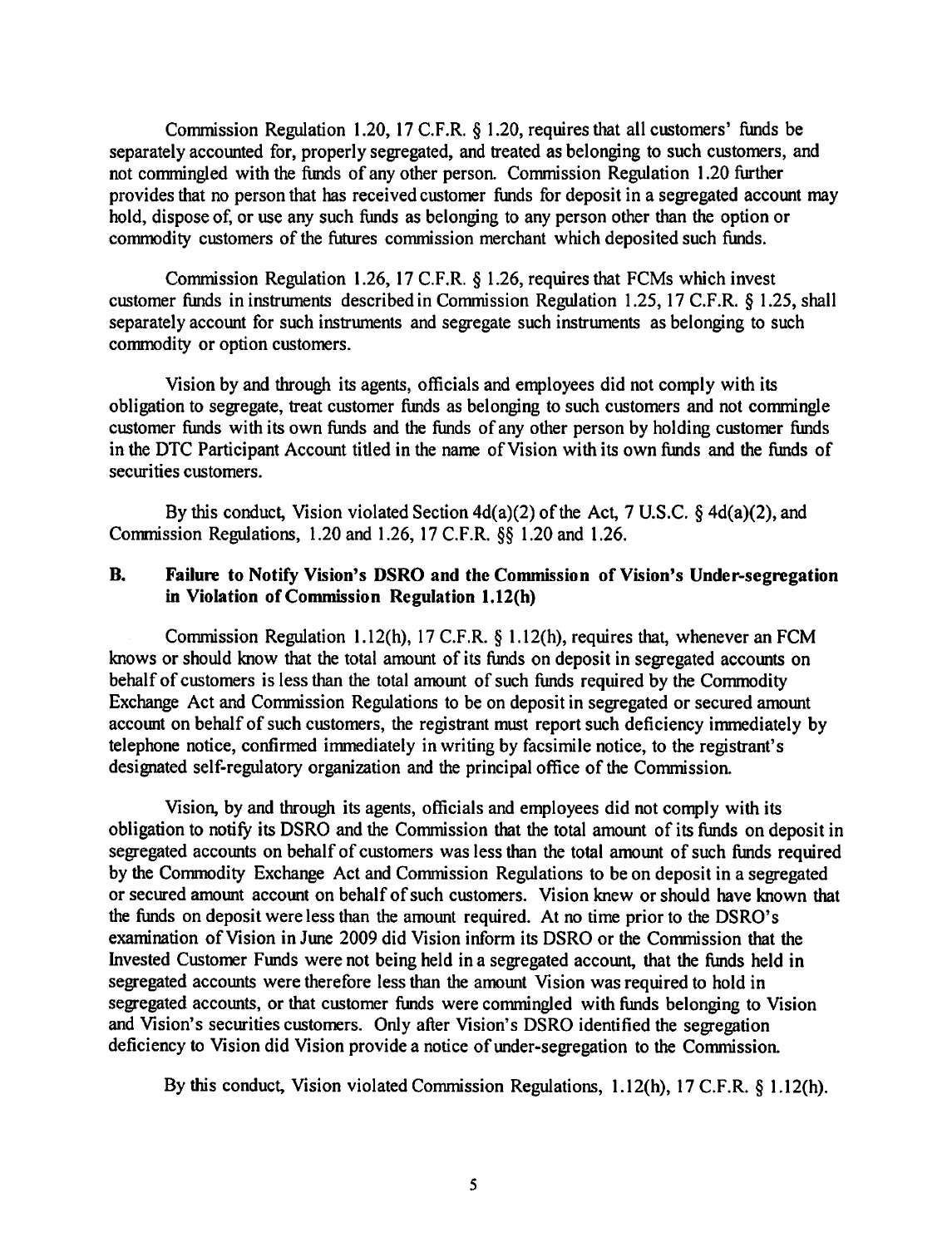## C. Fallure to File Correct Fonn 1-FR, Including Statement of Funds in Segregation for Customers, in Violation of Commission Regulation  $1.10(d)(1)(v)$  and (vi)

Regulation 1.10(d)(1)(v), 17 C.F.R. § 1.10(d)(1)(v), requires, in pertinent part, that an FCM must file a Form 1-FR that includes a "statement of segregation requirements and funds in segregation for customers trading on U.S. commodity exchanges." Regulation  $1.10(d)(1)(vi)$ , 17 C.F.R.  $\S$  1.10(d)(1)(vi), further requires an FCM to submit "such further material information as may be necessary to make the required statements and schedules not misleading."

By the conduct alleged herein, Defendants Vision by and through its agents, officials and employees made incorrect statements in its Form 1-FR filed monthly from September 2008 through May 2009 by reporting the Invested Customer Funds as being "Deposited in segregated funds bank account," when in fact the invested customer funds were being held in Vision's DTC Participant Account, not at a bank, and were commingled with the funds of Vision and others.

By this conduct, Vision violated Commission Regulation  $1.10(d)(1)(v)$  and (vi), 17 C.F.R.  $\S$  1.10(d)(1)(v)(vi).

v.

## FINDINGS OF VIOLATION

Based on the foregoing, the Commission finds that, during the Relevant Period, Vision violated Section 4d(a)(2) of the Act, 7 U.S.C. § 6d(a)(2), and Commission Regulations l.lO(d)(l)(v)and (vi), l.l2(h), 1.20 and 1.26, 17 C.F.R. §§ l.lO(d)(l)(v)and (vi), 1.12(h), 1.20 and 1.26.

### VI.

### OFFER OF SETTLEMENT

Vision has submitted the Offer in which it, without admitting or denying the findings and conclusions herein:

- A. Acknowledges receipt of service of this Order;
- B. Admits the jurisdiction of the Commission with respect to all matters set forth in this Order and for any action or proceeding brought or authorized by the Commission based on violation of or enforcement of this Order;
- C. Waives:
	- 1. the filing and service of a complaint and notice of hearing;
	- 2. a hearing;
	- 3. all post-hearing procedures;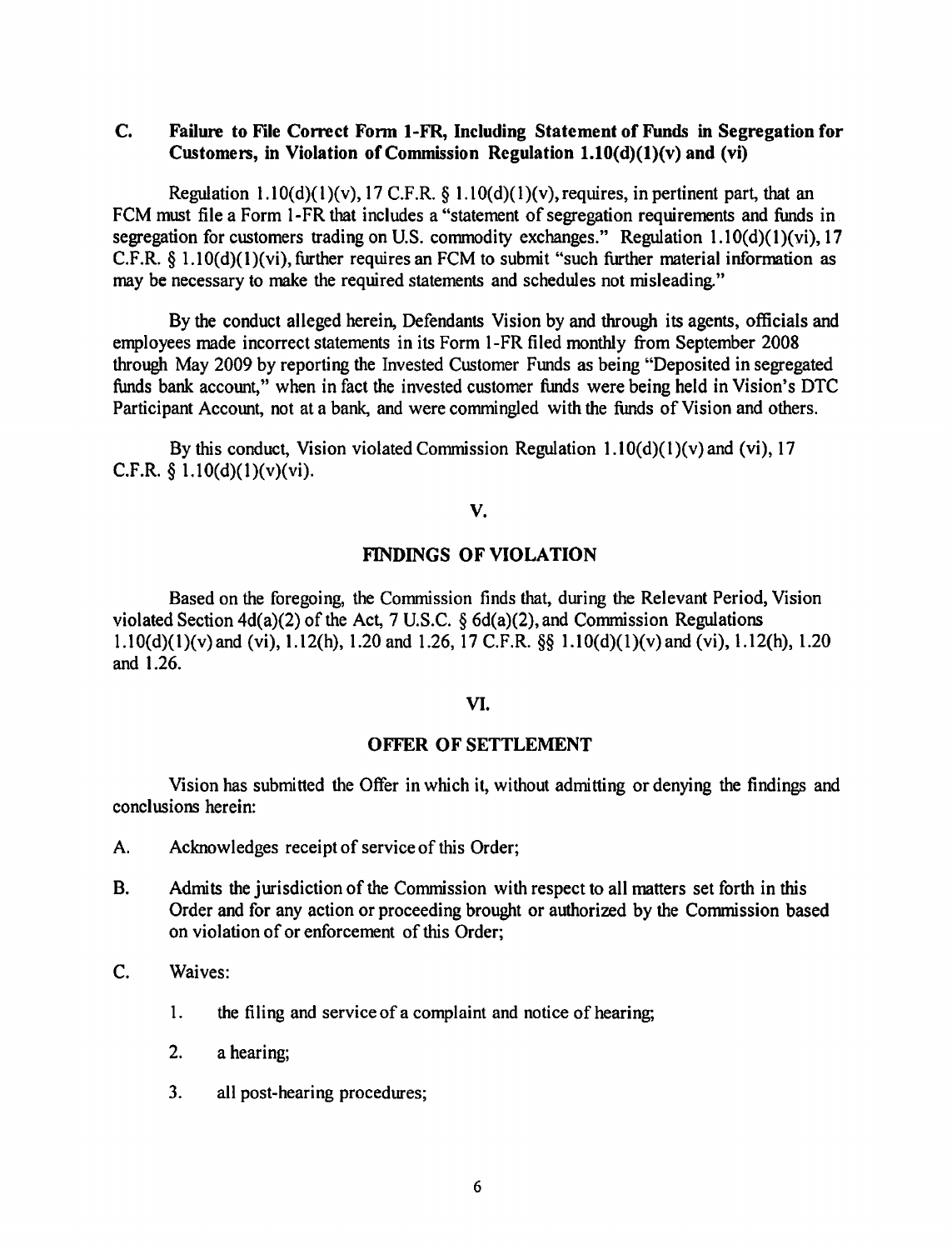- 4. judicial review by any court;
- 5. any and all objections to the participation by any member of the Commission's staff in the Commission's consideration of the Offer;
- 6. any and all claims that it may possess under the Equal Access to Justice Act, 5 U.S.C. § 504 (2006) and 28 U.S.C. § 2412 (2006), and/or the rules promulgated by the Commission in conformity therewith, Part 148 of the Commission's Regulations,  $17 \text{ C.F.R.}$  §§ 148.1-30 (2011), relating to, or arising from, this proceeding;
- 7. any and all claims that it may possess under the Small Business Regulatory Enforcement Fairness Act of 1996, Pub. L. No. 104-121, §§ 201-253, 110 Stat. 847, 857-868 (1996), as amended by Pub. L. No. 110-28, § 8302, 121 Stat. 112, 204-205 (2007), relating to, or arising from, this proceeding; and
- 8. any claims of Double Jeopardy based on the institution of this proceeding or the entry in this proceeding of any order imposing a civil monetary penalty or any other relief;
- D. Stipulates that the record basis on which this Order is entered shall consist solely of the findings contained in this Order to which Respondent has/have consented in the Offer;
- E. Consents, solely on the basis of the Offer, to the Commission's entry of this Order that:
	- 1. makes findings by the Commission that Respondent violated Section  $4d(a)(2)$  of the Act, 7 U.S.C.  $\delta$  6d(a)(2), and Commission Regulations 1.10(d)(1)(v) and (vi), 1.12(h), 1.20 and 1.26, 17 C.F.R. *§§* 1.10(d)(1)(v)and (vi), 1.12(h), 1.20 and 1.26;
	- 2. orders Respondent to cease and desist from violating Section 4d(a)(2) of the Act, 7 U.S.C.  $\S 6d(a)(2)$ , and Commission Regulations  $1.10(d)(1)(v)$  and  $(vi)$ ,  $1.12(h)$ , 1.20and 1.26, 17C.F.R. *§§* 1.10(d)(1)(v)and(vi), 1.12(h), 1.20and 1.26;
	- 3. orders Respondent to pay a civil monetary penalty in the amount of \$525,000, plus post-judgment interest; and
	- 4. orders Respondent and its successors and assigns to comply with the conditions and undertakings consented to in the Offer and as set forth in Part VII of this Order.

Upon consideration, the Commission has determined to accept the Offer.

## VII.

# ORDER

## Accordingly, IT IS HEREBY ORDERED THAT: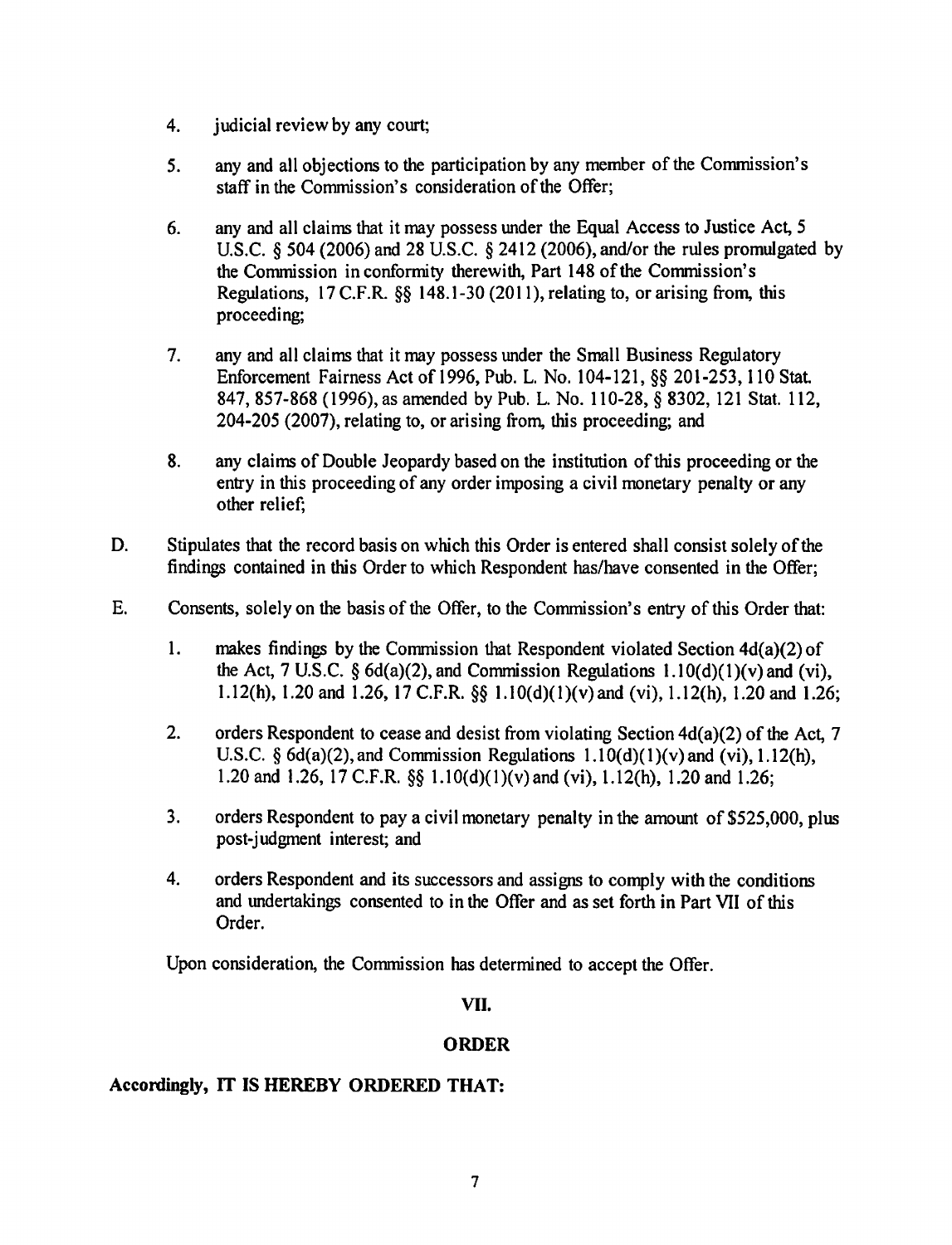- A. Vision and its successors and assigns shall cease and desist from violating Section  $4d(a)(2)$  of the Act, 7 U.S.C. §  $6d(a)(2)$ , and Commission Regulations  $1.10(d)(1)(v)$  and (vi), 1.12(h), 1.20 and 1.26, 17 C.F.R. §§ 1.10(d)(1)(v)and (vi), 1.12(h), 1.20 and 1.26.
- B. Vision pay a civil monetary penalty in the amount of \$525,000, plus post-judgment interest (the "CMP Obligation"), within ten (10) business days of the date of entry of this Order. If the CMP Obligation is not paid in full within ten (10) business days of the date of entry of this Order, post-judgment interest shall accrue on the CMP Obligation beginning on the date of entry of this Order and shall be determined by using the Treasury Bill rate prevailing on the date of entry of this Order pursuant to 28 U.S.C. § 1961 (2006). Vision shall pay the CMP Obligation by electronic funds transfer, U.S. postal money order, certified check, bank cashier's check, or bank money order. If payment is to be made other than by electronic funds transfer, then the payment shall be made payable to the Commodity Futures Trading Commission and sent to the address below:

Commodity Futures Trading Commission Division of Enforcement ATfN: Accounts Receivables--- AMZ 340 E-mail Box: 9-AMC-AMZ-AR-CFTC DOT/FAA/MMAC 6500 S. MacArthur Blvd. Oklahoma City, OK 73169 Telephone: ( 405) 954-5644

If payment is to be made by electronic funds transfer, Vision shall contact Linda Zurhorst or her successor at the above address to receive payment instructions and shall fully comply with those instructions. Vision shall accompany payment of the CMP Obligation with a cover letter that identifies the paying Respondent and the name and docket munber of this proceeding. Vision shall simultaneously transmit copies of the cover letter and the form of payment to the Chief Financial Officer, Commodity Futures Trading Commission, Three Lafayette Centre, 1155 21st Street, NW, Washington, D.C. 20581.

- C. Vision and its successors and assigns shall comply with the following conditions and undertakings set forth in the Offer:
	- l. Public Statements: Vision and its successors and assigns agree that neither it nor any of its successors and assigns, agents or employees under its authority or control shall take any action or make any public statement denying, directly or indirectly, any findings or conclusions in this Order or creating, or tending to create, the impression that this Order is without a factual basis; provided, however, that nothing in this provision shall affect Vision's: (i) testimonial obligations; or (ii) right to take legal positions in other proceedings to which the Commission is not a party. Vision and its successors and assigns shall undertake all steps necessary to ensure that all of its agents and/or employees under its authority or control understand and comply with this agreement.